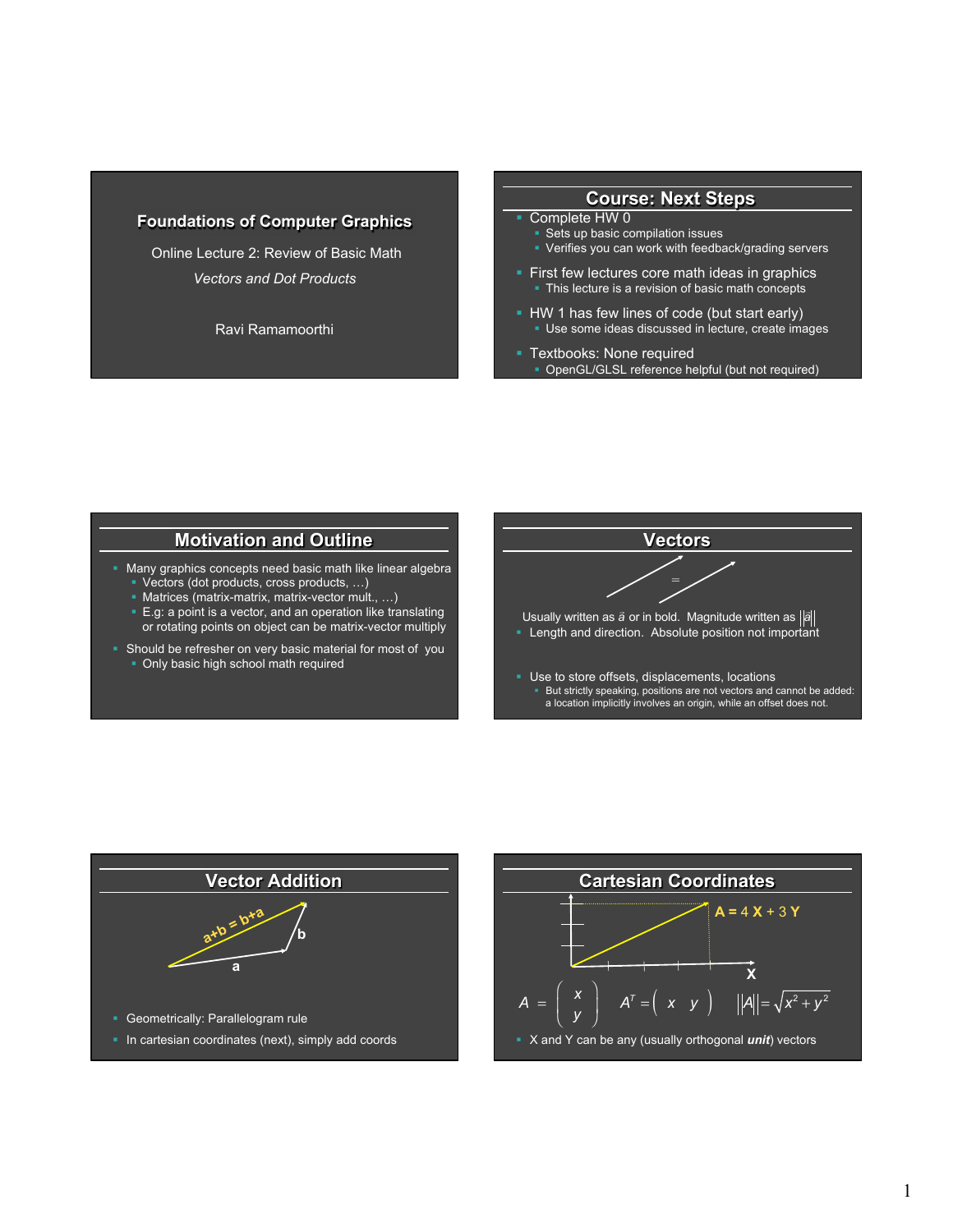## **Vector Multiplication**

- § *Dot product*
- Cross product
- § Orthonormal bases and coordinate frames
- Note: We use right-handed (standard) coordinates







Dot product in Cartesian components  
\n
$$
a \cdot b = \begin{pmatrix} x_a \\ y_a \end{pmatrix} \cdot \begin{pmatrix} x_b \\ y_b \end{pmatrix} = ?
$$

| Dot product in Cartesian components                                                                                             |
|---------------------------------------------------------------------------------------------------------------------------------|
| \n $a \cdot b = \begin{pmatrix} x_a \\ y_a \end{pmatrix} \cdot \begin{pmatrix} x_b \\ y_b \end{pmatrix} = ?$ \n                 |
| \n $a \cdot b = \begin{pmatrix} x_a \\ y_a \end{pmatrix} \cdot \begin{pmatrix} x_b \\ y_b \end{pmatrix} = x_a x_b + y_a y_b$ \n |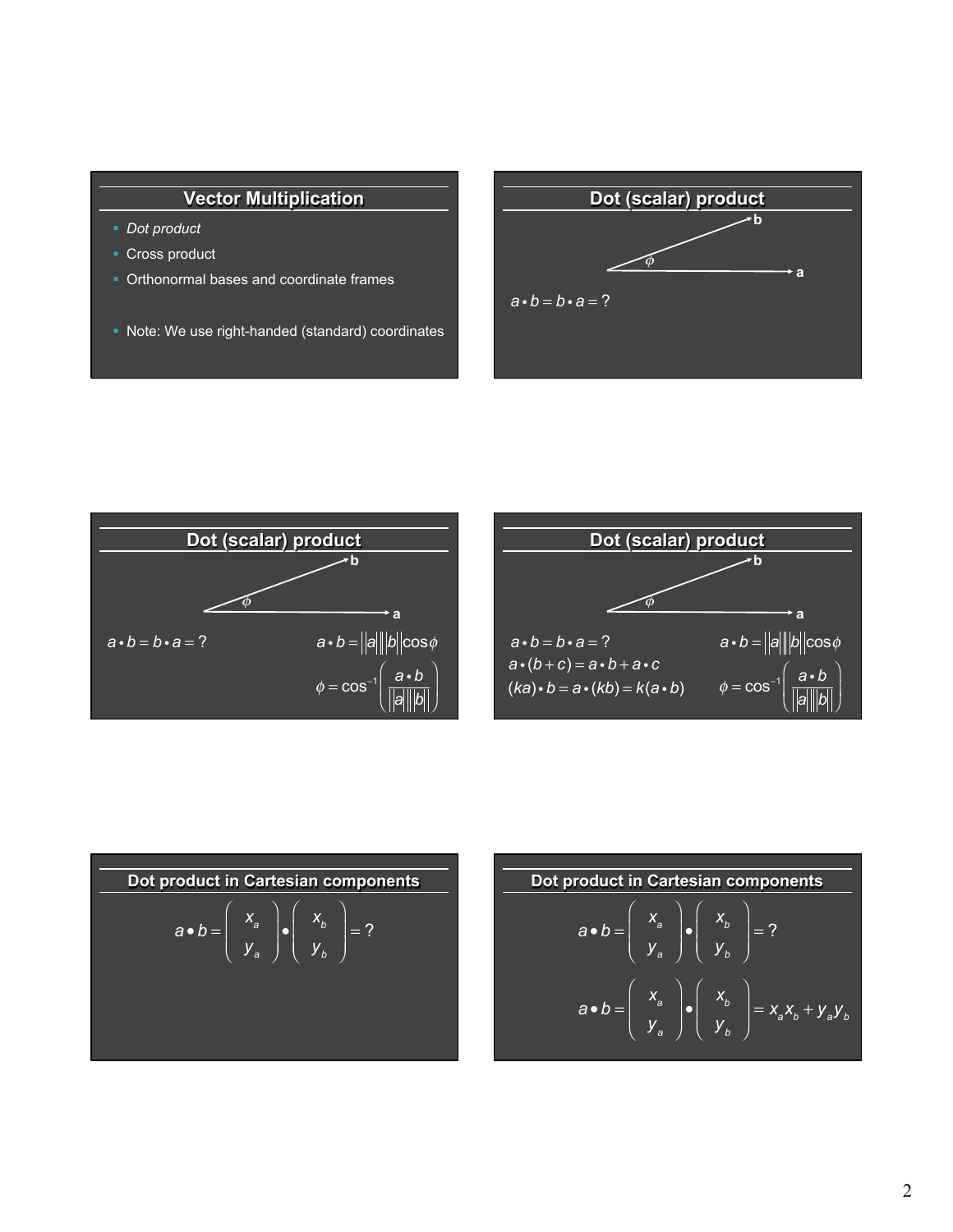#### **Dot product: some applications in CG**

- Find angle between two vectors (e.g. cosine of angle between light source and surface for shading)
- **Finding projection of one vector on another (e.g.** coordinates of point in arbitrary coordinate system)
- § Advantage: computed easily in cartesian components



#### **Foundations of Computer Graphics**

 Online Lecture 2: Review of Basic Math *Vectors: Cross Products* 

Ravi Ramamoorthi

# **Vector Multiplication**

- § Dot *product*
- § *Cross product*
- Orthonormal bases and coordinate frames
- Note: We use right-handed (standard) coordinates



| <b>Cross product: Properties</b> |                                        |  |
|----------------------------------|----------------------------------------|--|
|                                  |                                        |  |
| $X \times V = +Z$                |                                        |  |
| $V \times X = -Z$                | $a \times b = -b \times a$             |  |
| $V \times Z = +X$                | $a \times a = 0$                       |  |
| $Z \times V = -X$                | $a\times(b+c) = a\times b + a\times c$ |  |
| $\overline{z \times x} = +y$     | $a \times (kb) = k(a \times b)$        |  |

*x* × *z* = −*y*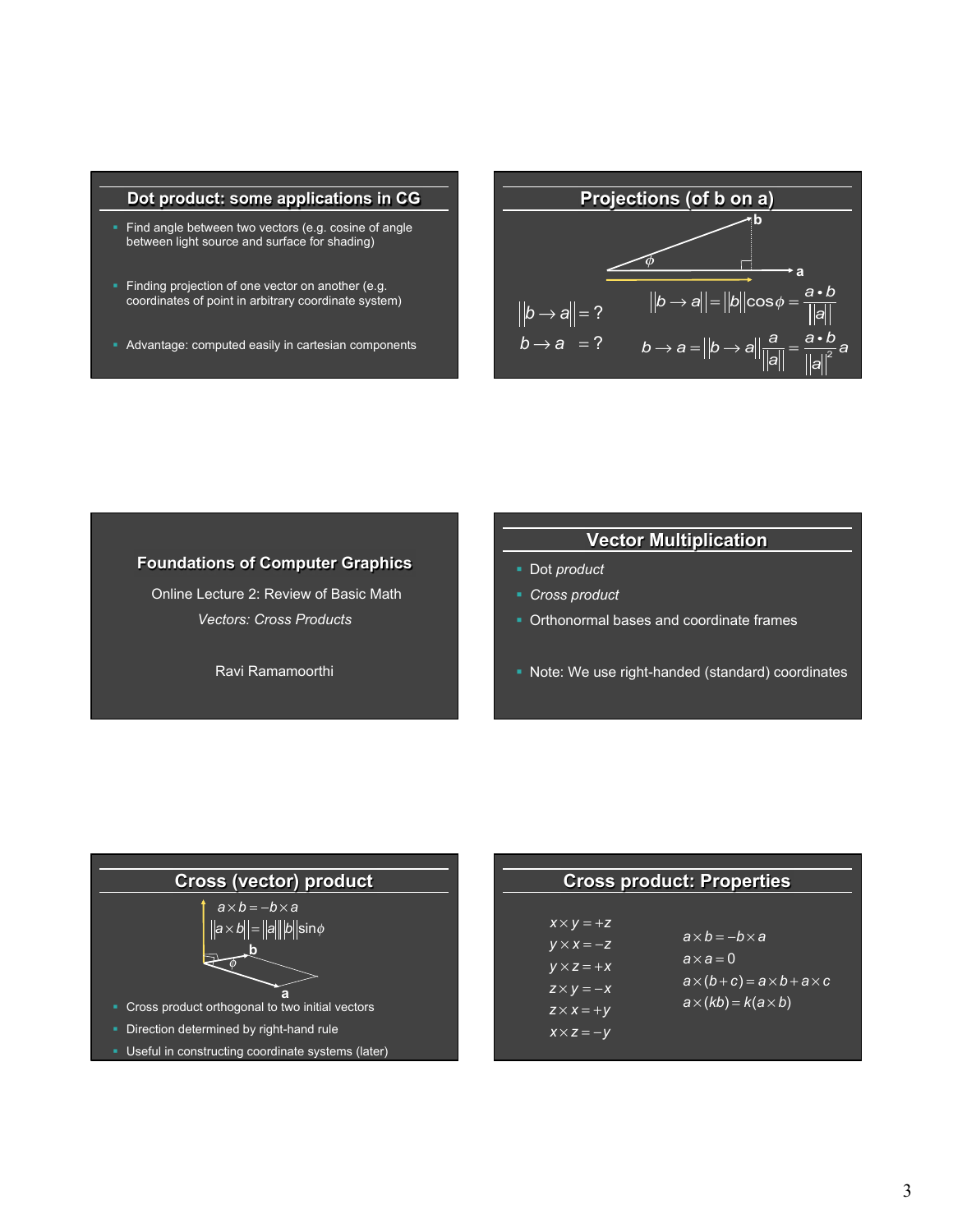### **Cross product: Cartesian formula? Cross product: Cartesian formula?**

| <b>Cross product: Cartesian formula?</b>                                                                                                                                                                   |
|------------------------------------------------------------------------------------------------------------------------------------------------------------------------------------------------------------|
| $\overline{a \times b} = \begin{vmatrix} x & y & z \\ x_a & y_a & z_a \\ x_b & y_b & z_b \end{vmatrix} = \begin{pmatrix} y_a z_b - y_b z_a \\ z_a x_b - x_a z_b \\ x_a y_b - y_a x_b \end{pmatrix}$        |
| $\label{eq:1} a \times b = A^{\dagger} b = \left( \begin{array}{ccc} 0 & -z_a & y_a \\ z_a & 0 & -x_a \\ -y_a & x_a & 0 \end{array} \right) \left( \begin{array}{c} x_b \\ y_b \\ z_b \end{array} \right)$ |
| Dual matrix of vector a                                                                                                                                                                                    |

### **Foundations of Computer Graphics**

 Online Lecture 2: Review of Basic Math *Vectors: Orthonormal Basis Frames*  Ravi Ramamoorthi

## **Vector Multiplication**

- § Dot *product*
- Cross product
- § *Orthonormal bases and coordinate frames*
- § Note: We use right-handed (standard) coordinates

### **Orthonormal bases/coordinate frames**

- Important for representing points, positions, locations
- Often, many sets of coordinate systems (not just X, Y, Z) § Global, local, world, model, parts of model (head, hands, …)
- Critical issue is transforming between these systems/bases § Topic of next 3 lectures

### **Coordinate Frames**

§ Any set of 3 vectors (in 3D) so that  $||u|| = ||v|| = ||w|| = 1$  $u \cdot v = v \cdot w = u \cdot w = 0$  $w = u \times v$ 

$$
p = (p \cdot u)u + (p \cdot v)v + (p \cdot w)w
$$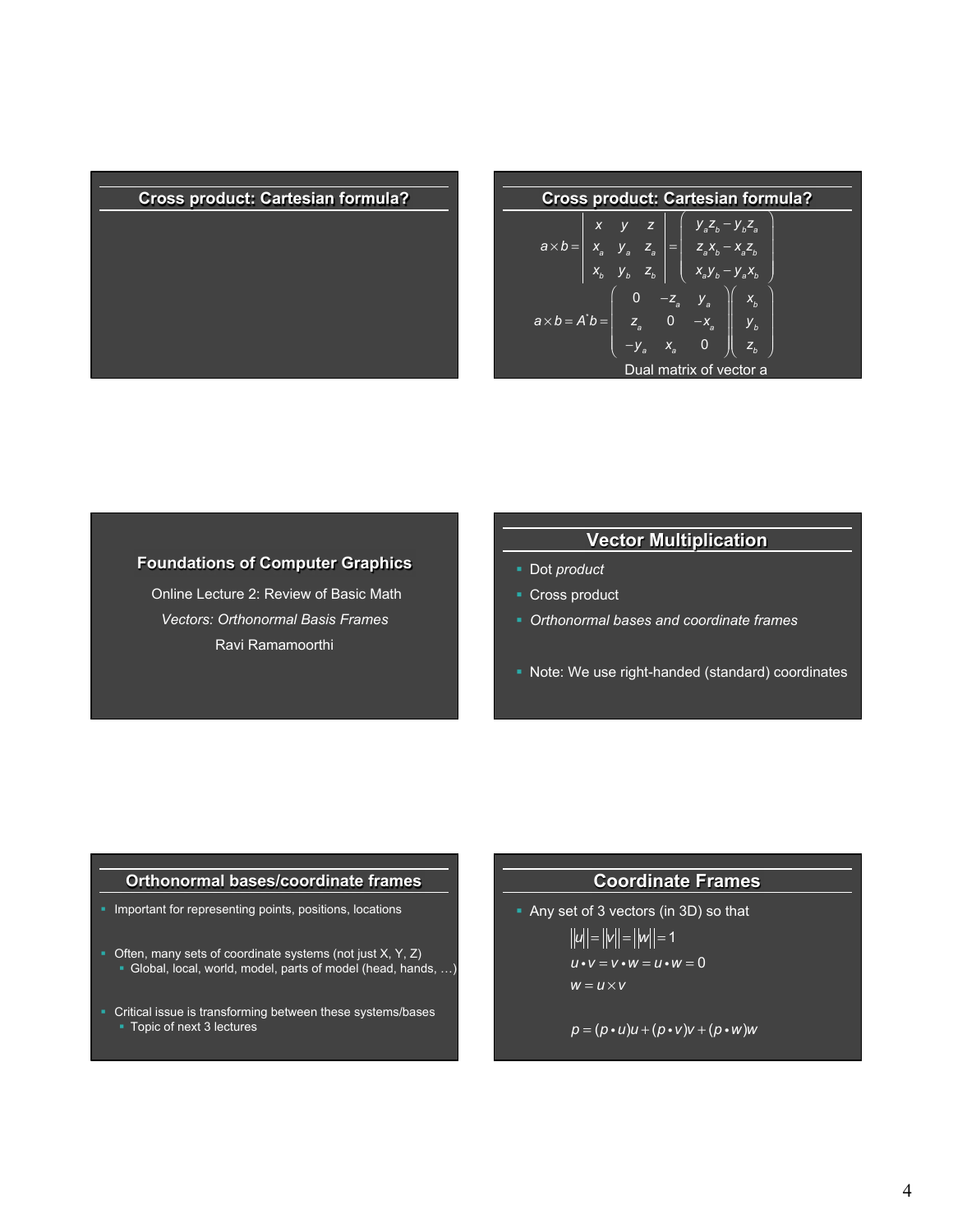## **Constructing a coordinate frame**

- § Often, given a vector **a** (viewing direction in HW1), want to construct an orthonormal basis
- § Need a second vector **b** (up direction of camera in HW1)
- § Construct an orthonormal basis (for instance, camera coordinate frame to transform world objects into in HW1)

## **Constructing a coordinate frame?**

We want to associate **w** with **a**, and **v** with **b But a** and **b** are neither orthogonal nor unit norm § And we also need to find **u** 

**Constructing a coordinate frame?**  *<sup>w</sup>* <sup>=</sup> *<sup>a</sup> a* We want to associate **w** with **a**, and **v** with **b**  § But **a** and **b** are neither orthogonal nor unit norm § And we also need to find **u** 



We want to associate **w** with **a**, and **v** with **b**  § But **a** and **b** are neither orthogonal nor unit norm

§ And we also need to find **u** 

$$
w = \frac{a}{\|a\|}
$$

$$
u = \frac{b \times w}{\|b \times w}
$$



#### **Foundations of Computer Graphics**

 Online Lecture 2: Review of Basic Math *Matrices* 

Ravi Ramamoorthi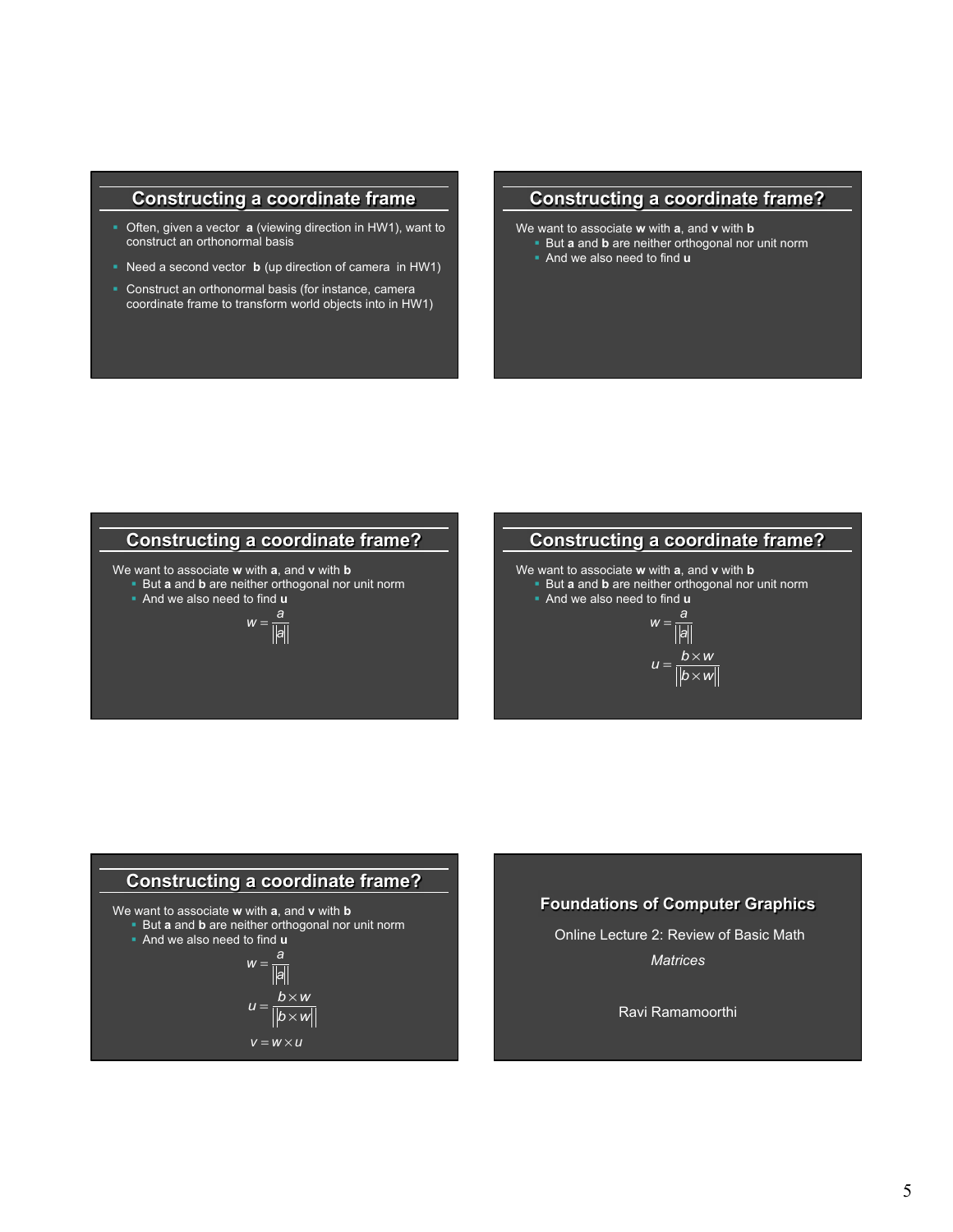#### **Matrices**

Can be used to transform points (vectors) **Translation, rotation, shear, scale** (more detail next lecture)

### **What is a matrix**

 $\lambda$ 

⎠

• Array of numbers ( $m \times n$  = m rows, n columns)

$$
\left(\begin{array}{rrr} 1 & 3 \\ 5 & 2 \\ 0 & 4 \end{array}\right)
$$

§ Addition, multiplication by a scalar simple: element by element

# **Matrix-matrix multiplication**

• Number of columns in first must = rows in second

$$
\left(\begin{array}{c}1 & 3 \\5 & 2 \\0 & 4\end{array}\right)\left(\begin{array}{ccc}3 & 6 & 9 & 4 \\2 & 7 & 8 & 3\end{array}\right)
$$

■ Element (i,j) in product is dot product of row i of first matrix and column j of second matrix